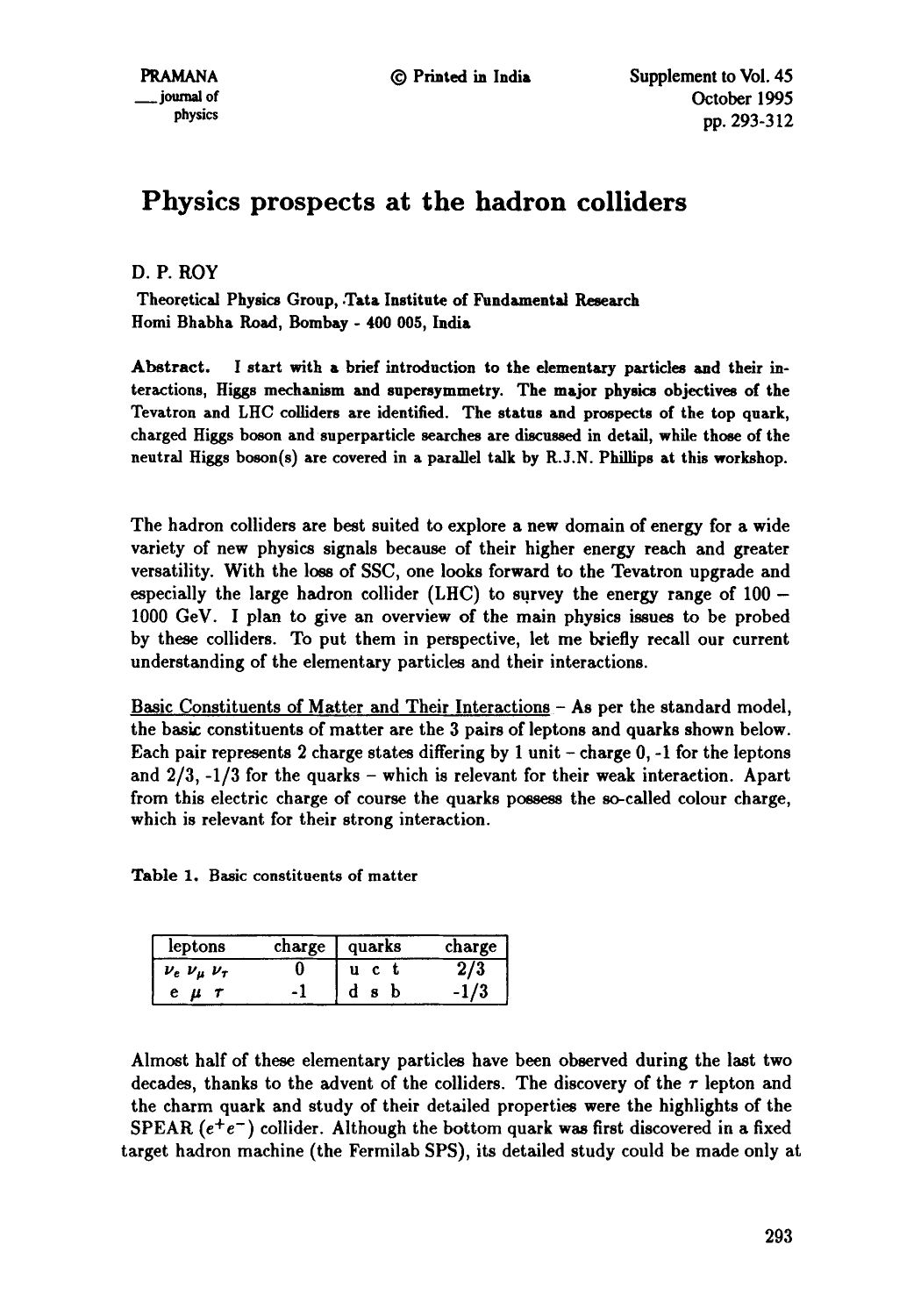the DORIS and CESR  $(e^+e^-)$  colliders. The first experimental evidence (though still indirect) of  $\nu_{\tau}$  has come from the observation of  $W \to \tau \nu_{\tau}$  events at the CERN  $\bar{p}p$  collider. These are the (in)famous monojet plus missing- $p_T$  events of the UA1 experiment which were originally thought to signal supersymmetric particle production. As regards the top quark  $-$  the last and the most massive member of the above table - the CDF experiment has recently reported a tentative signal in the mass range of  $\sim$  175 GeV [1, 2] from the Tevatron  $\bar{p}p$  collider [3]. One expects a more definitive signal to emerge from the ongoing CDF and  $D\varnothing$  experiments at the Tevatron collider. For there is sufficient indirect evidence for the existence of top quark in the above mass range, as we shall see below.

Next consider the interactions between these elementary particles. Apart from gravitation, which is too weak to be of interest to particle physics phenomenology, there are 3 basic interactions - strong, electromagnetic and weak. They are all gauge interactions, mediated by vector particles. The strong interaction (QCD) is mediated by the exchange of massless vector gluons with couplings proportional to the colour charge  $C$  (Fig. 1a). This is analogous to the electromagnetic interaction (QED), mediated by the massless vector photon with couplings proportional to the electric charge e (Fig. 1b). The gluon was detected at the PETRA  $(e^+e^-)$  collider via the three-jet events i coming from gluon radiation [4]

$$
e^+e^- \to q\bar{q}g
$$
.

Unlike the photons which possess no electric charge the gluons possess colour charge and can therefore interact among themselves. The gluon self interaction, the most distinctive feature of strong interaction, has been observed at the CERN  $\bar{p}p$  collider, via the two-jet events coming from [4]



Figure 1. The basic amplitudes of (a) strong, (b) electromagnetic and (c) charged current weak interaction.

The weak interactions are mediated by the massive charged and neutral vector bosons  $W^{\pm}$  and  $Z^{\circ}$ . The charged W boson couples to each of the above pairs of

**294 Pramana- J. Phys., Supplement Issue, 1995**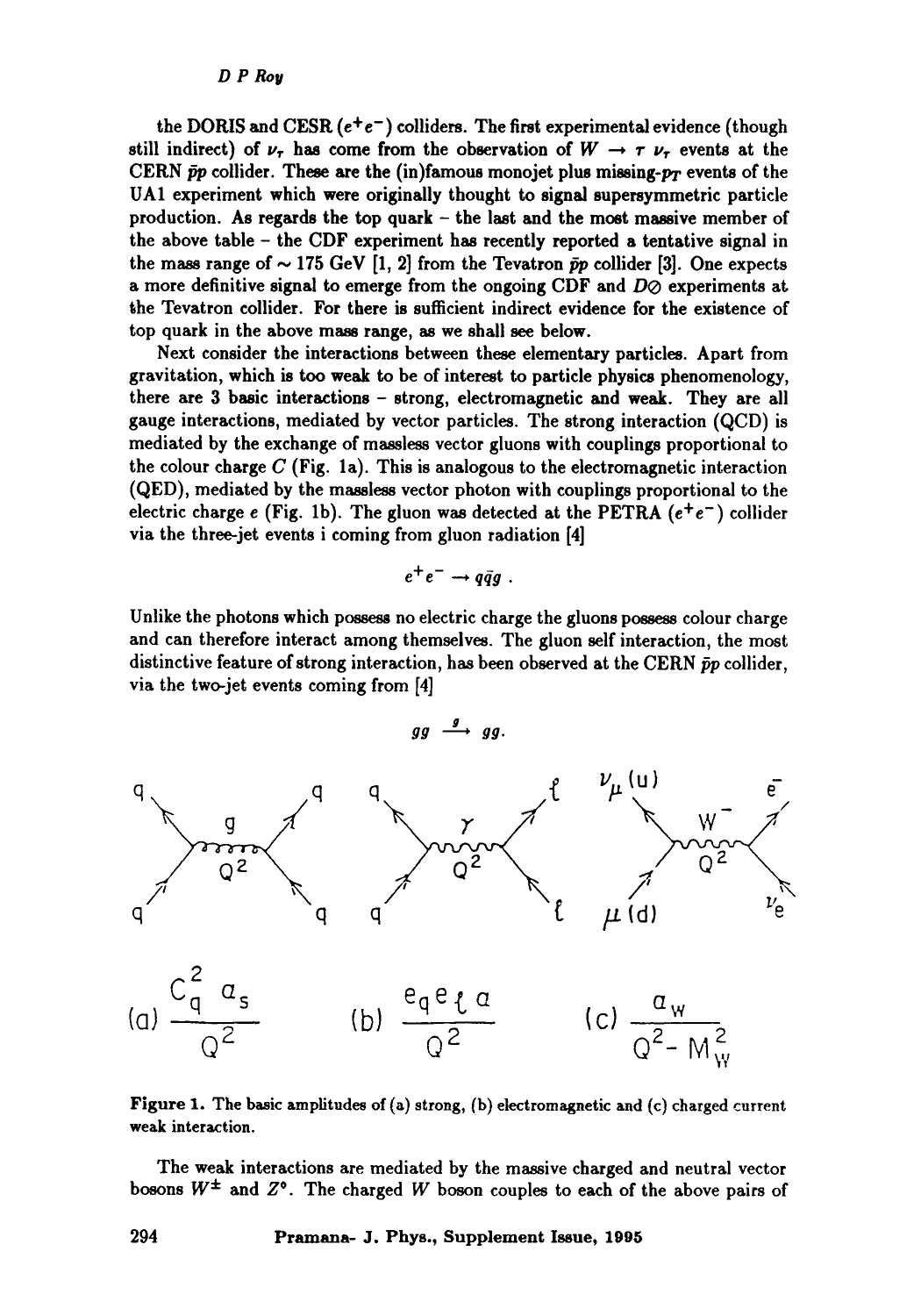leptons and quarks with the same universal coupling (Fig. 1c), while the  $Z$  boson couplings are given by the standard  $SU(2) \times U(1)$  electro-weak model of Glashow, Weinberg and Salam in terms of the mixing angle  $\theta_{\mathbf{W}}$ . It also relates the weak and electromagnetic couplings

$$
\alpha_W = \alpha / \sin^2 \theta_W \tag{1}
$$

where  $\sin^2 \theta_W$  is known from the neutrino scattering (and more recently the LEP data) [1], i.e.

$$
\sin^2 \theta_W \simeq .23 \ . \tag{2}
$$

Thus the W mass is predicted by estimating the Fermi coupling from  $\mu$  decay (Fig. lc); i.e

$$
G_F = \frac{\pi}{\sqrt{2}} \frac{\alpha_W}{M_W^2} = \frac{\pi}{\sqrt{2}} \frac{\alpha}{\sin^2 \theta_W \cdot M_W^2} = 1.1663 \times 10^{-5} \text{ GeV}^{-2} . \tag{3}
$$

Substituting eq. (2) and the fine structure constant at the appropriate mass scale

$$
\alpha(M_W^2) \simeq 1/128\tag{4}
$$

one gets

$$
M_W \simeq 80 \text{ GeV}, \ M_Z = M_W / \cos \theta_W \simeq 91 \text{ GeV}. \tag{5}
$$

The W and Z bosons were seen at these masses at the CERN  $\bar{p}p$  collider and more recently at the Tevatron collider. Finally, it has been possible to produce millions of Z bosons and study its detailed properties at the large electron positron collider (LEP).

It would appear from the above discussion that all that remains to be seen at the future colliders is a definitive signal of the top quark! This is of course not the whole story, as we see below.

The Mass Problem (Higgs Mech.) - It arises from the fact that for massive vector bosons, the mass term in the Lagrangian breaks gauge invariance and hence the renormalisability of the theory. Let us consider the  $SU(2)$  gauge interaction, mediated by the Isotriplet of vector bosons

$$
\vec{W}_{\mu}=W_{\mu}^{\pm,0},
$$

in the presence of charged scalar particles represented by the complex field  $\phi$ . We have

$$
\mathcal{L} = \left( \partial_{\mu} \phi + i g \frac{\vec{\tau}}{2} \cdot \vec{W}_{\mu} \phi \right)^{+} \left( \partial_{\mu} \phi + i g \frac{\vec{\tau}}{2} \cdot \vec{W}_{\mu} \phi \right)
$$
  

$$
- (\mu^{2} \phi^{+} \phi + \lambda (\phi^{+} \phi)^{2}) - \frac{1}{4} \vec{W}_{\mu \nu} \cdot \vec{W}_{\mu \nu},
$$
  

$$
\vec{W}_{\mu \nu} \equiv \partial_{\mu} \vec{W}_{\nu} - \partial_{\nu} \vec{W}_{\mu} - g \vec{W}_{\mu} \times \vec{W}_{\nu}. \tag{6}
$$

The three terms in the Lagrangian from right to left represent the vector boson kinetic energy and self-interaction term, the scalar mass and self-interaction term

**Praman~ J. Phys., Supplement Issue, 1995 295**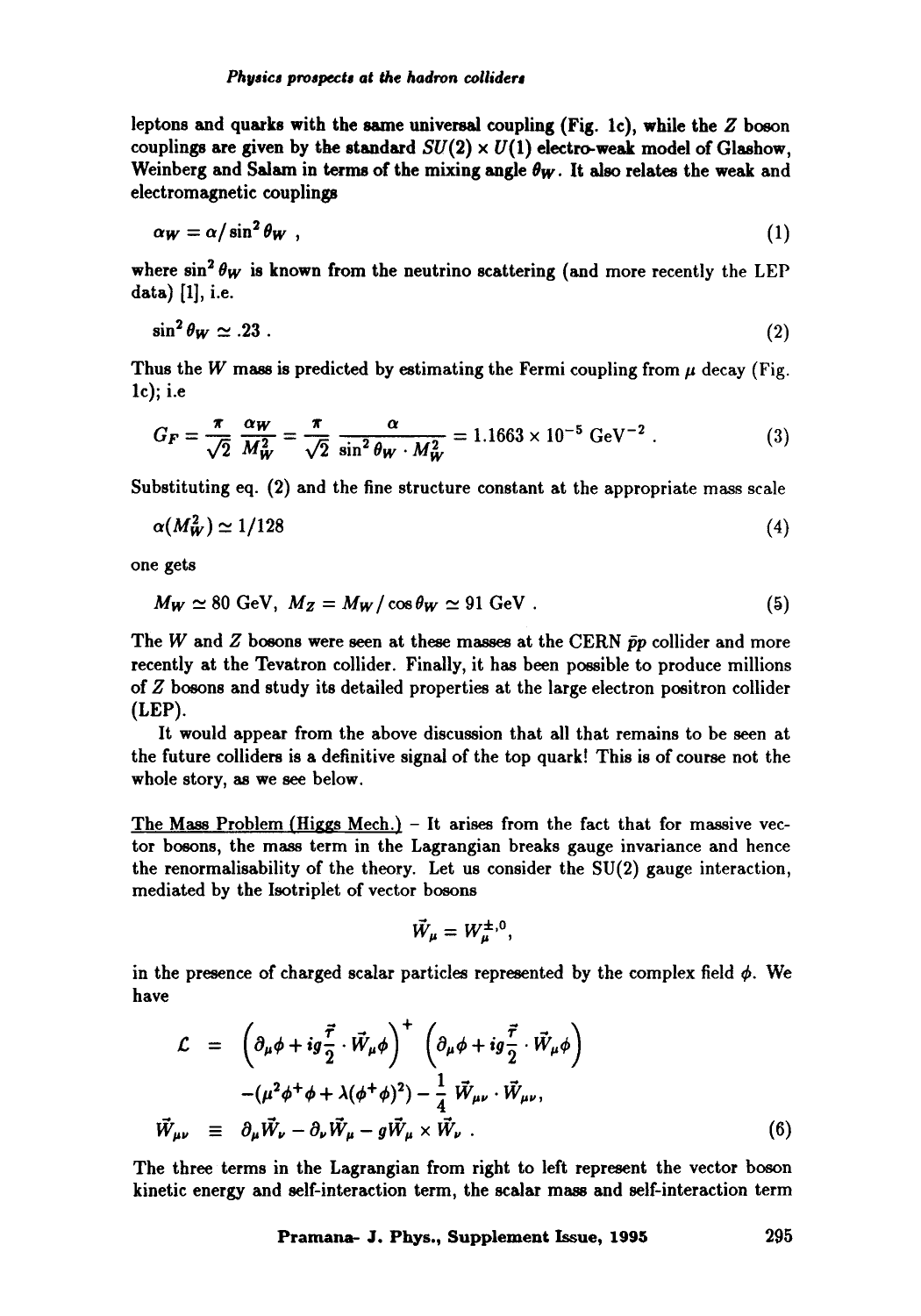and the scalar kinetic energy and gauge-interaction term. Each of them is invariant under the gauge transformations

$$
\phi \to e^{i\vec{\alpha}\cdot\vec{\xi}}\phi, \vec{W}_{\mu} \to \vec{W}_{\mu} - \frac{1}{g}\partial_{\mu}\vec{\alpha} - \vec{\alpha} \times \vec{W}_{\mu} . \tag{7}
$$

But adding a mass term for the vector boson

$$
M^2 \vec{W}_{\mu} \cdot \vec{W}_{\mu}
$$

will clearly break the gauge invariance [5]. In contrast, the scalar mass term is gauge invariant. This fact is used to give mass to the vector bosons through back-door. One starts with an lsodoublet of complex scalar field with imaginary mass,

$$
\phi = \begin{pmatrix} \phi_3 & + & i\phi_4 \\ \phi_1 & + & i\phi_2 \end{pmatrix} \,, \quad \mu^2 < 0 \tag{8}
$$

and turns on the Higgs mechanism [6]. Three of the scalar fields are absorbed as Goldstone bosons to give mass and hence longitudinal components to the 3 vector bosons, while the remaining one becomes a physical scalar particle (the famous Higgs particle) with real mass

$$
M_{H^*} = M_W \left(\frac{2\sqrt{2\lambda}}{g}\right). \tag{9}
$$

Although the mass is related to the unknown scalar self-coupling  $\lambda$ , the validity of the perturbation theory implies

$$
\lambda < 1 \Rightarrow M_{H^{\circ}} < 1 TeV \tag{10}
$$

Finally, the Higgs coupling to the vector bosons as well as the quarks and leptons (not mentioned so far) are predicted to be

$$
g_{HWW,HZZ} = g \cdot M_{W,Z}
$$
  

$$
g_{Hq\bar{q},H\ell\bar{t}} = \frac{1}{2}g \cdot \frac{M_{\ell,q}}{M_W}.
$$
 (11)

Thus the Higgs particle has appreciable couplings only to the heavy particles like W, Z bosons or the t quark; and the best place to look for it is in the decay of Z or the toponium  $(t\bar{t})$  state [7]. Even then the branching ratio is tiny, so that one needs copious production of Z as provided by the LEP  $(e^+e^-)$  collider. It has yeilded a lower mass bound of about 60 GeV [I] for Higgs particle which is close to its discovery limit. The search can be pushed up further to about 80 GeV at LEP-II. If we do not find a Higgs particle in this mass range, then the search must be extended over the hundreds of GeV range since the theoretical mass limit is 1 TeV. This is the main physics goal of LHC, which is proposed to be a 14 TeV pp collider. The reason for the  $pp$  option instead of  $\bar{p}p$  is its high luminosity and hence a higher mass reach for the Higgs search.

Hierarchy Problem (SUSY Soln.) - Solving the mass problem by the Higgs scalars leads to the so-called hierarchy problem. The property that scalar particle mass is not protected by any gauge symmetry, which was in fact used to solve the mass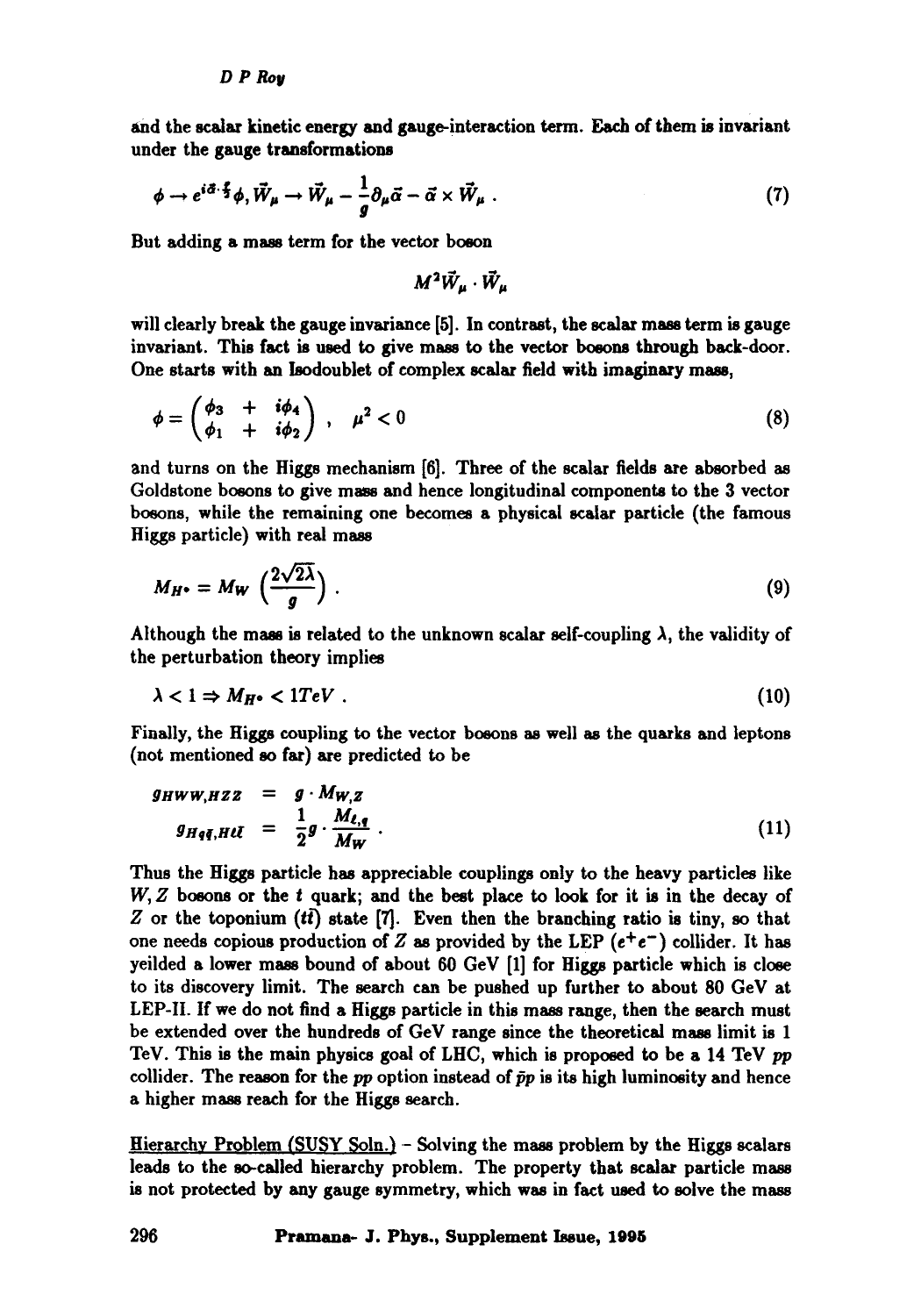problem, implies that they are quadratically divergent under radiative correction (Fig. 2). Consequently the output Higgs mass would become as large as the cutoff scale of the electroweak theory, i.e.

$$
M_H \rightarrow M_{GUT} (10^{16} \text{ GeV}) \text{ or } M_{\text{Planck}} (10^{19} \text{ GeV}).
$$

**How to restrict the Higgs mass to** 

$$
M_H \sim M_W \sim 100 \text{ GeV}?
$$



Figure 2. The quadratically divergent contributions to the Higgs mass from the radiative Higgs loops (1,2) and the cancelling SUSY contribution from the Higgsino loops (3,4).

By far the most attractive solution to this problem is provided by supersymmetry (SUSY) [8]. It provides canceling contributions from radiative loops with Higgsino, fermionic superpartner of the Higgs scalar (Fig. 2). For the cancellation to be exact up to a mass scale of  $\sim 100$  GeV, one requires

- 1) Exact supersymmetry in the couplings
- 2) A bound on supersymmetry breaking in masses

$$
M_{\tilde{H}} - M_H = \Delta M \lesssim 100 \text{ GeV}.
$$

Thus one expects to see superpartners of standard particles - scalar partners of quarks and leptons  $(\tilde{q}, \ell)$  and fermionic partners of gauge and Higgs bosons  $({\tilde q}, {\tilde \gamma}, {\tilde W}, {\tilde Z}, {\tilde H})$  – within the mass scale of several hundred GeV. Search for such particles is an important programme of present and proposed colliders. By far the strongest mass bound on superparticles comes from the CDF experiment [9] at the Tevatron  $(\bar{p}p)$  collider, i.e.

$$
M_{\tilde{\mathfrak{g}},\tilde{\mathfrak{g}}} > 140 \text{ GeV}. \tag{12}
$$

The ongoing CDF and  $D\varnothing$  experiments at Tevatron are expected to extend this search up to a mass range of  $\sim 250$  GeV. The search can be extended to over 1 TeV at LHC.

It is clear from the above discussions that the searches for top quark, Higgs boson(s) and possible superparticles are the most important physics objectives of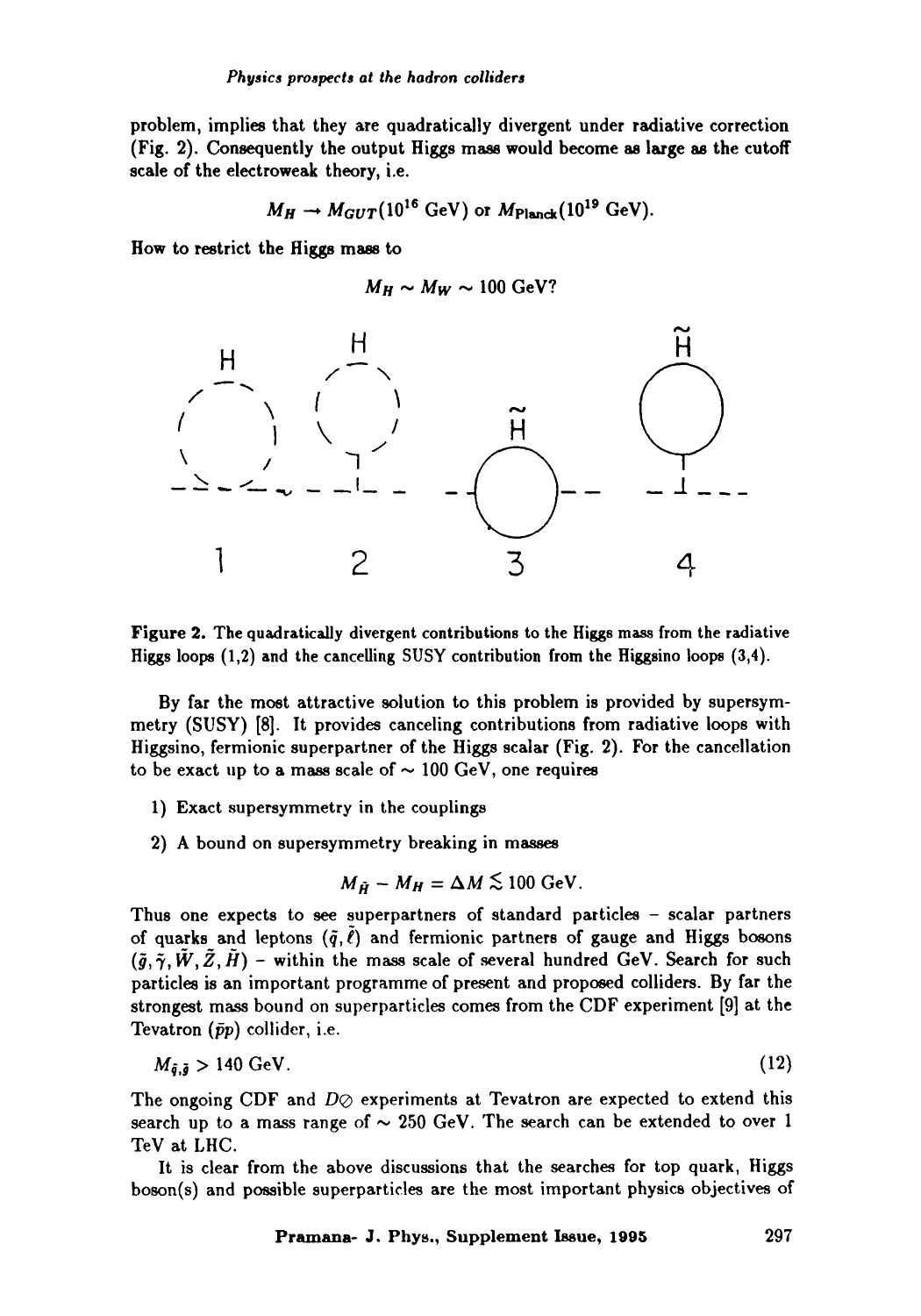

**Figure 3. Radiative correction to the W boson mass arising from the**  $t\bar{b}$  **loop.** 

the forthcoming high energy collider experiments. While it will take a 21st century machine like LHC to carry on the Higgs boson and superparticle searches upto their predicted mass bounds of  $\sim 1$  TeV, there is a strong indirect evidence for the top quark to lie in the mass range of  $\sim$  170 GeV. This comes from the radiative correction to eq. (3) coming from the tb loop contribution to W self energy (Fig. 3) and the analogous  $t\bar{t}$  contribution to the Z self energy. Since these vector bosons acquire longitudinal components by swallowing Higgs scalars their fermionic couplings are propertional to the fermion mass (eq. 11), which can be sizeable for a large  $M_t$ . The resulting radiative correction is quadratic in  $M_t$ . More precisely eq. (3) has a radiative correction factor  $(1 + \Delta r)$ , where

$$
\Delta r \simeq \frac{-3\sqrt{2}}{16\pi^2} G_F \cot^2 \theta_W M_t^2
$$
 (13)

for  $M_t \gg M_W$ . Thus for  $M_t \geq 200$  GeV, one would get untenably low values of  $\sin^2 \theta_W$  or  $M_W$  ( $M_Z$ ). Consistency with the precission measurements of these quantities (particularly at LEP) requires [1]

$$
M_t \simeq 170 \pm 25 \text{ GeV}.\tag{14}
$$

Therefore one expects a definitive top quark signal to emerge from the ongoing experiments at the Tevatron  $\bar{p}p$  collider.



Figure 4. Top quark production in  $\bar{p}p$  (pp) collision via gluon-gluon fusion.

Top Quark Search - The hadron colliders are the most promising machines for top quark search because of their high energy reach. But the signal is messy; and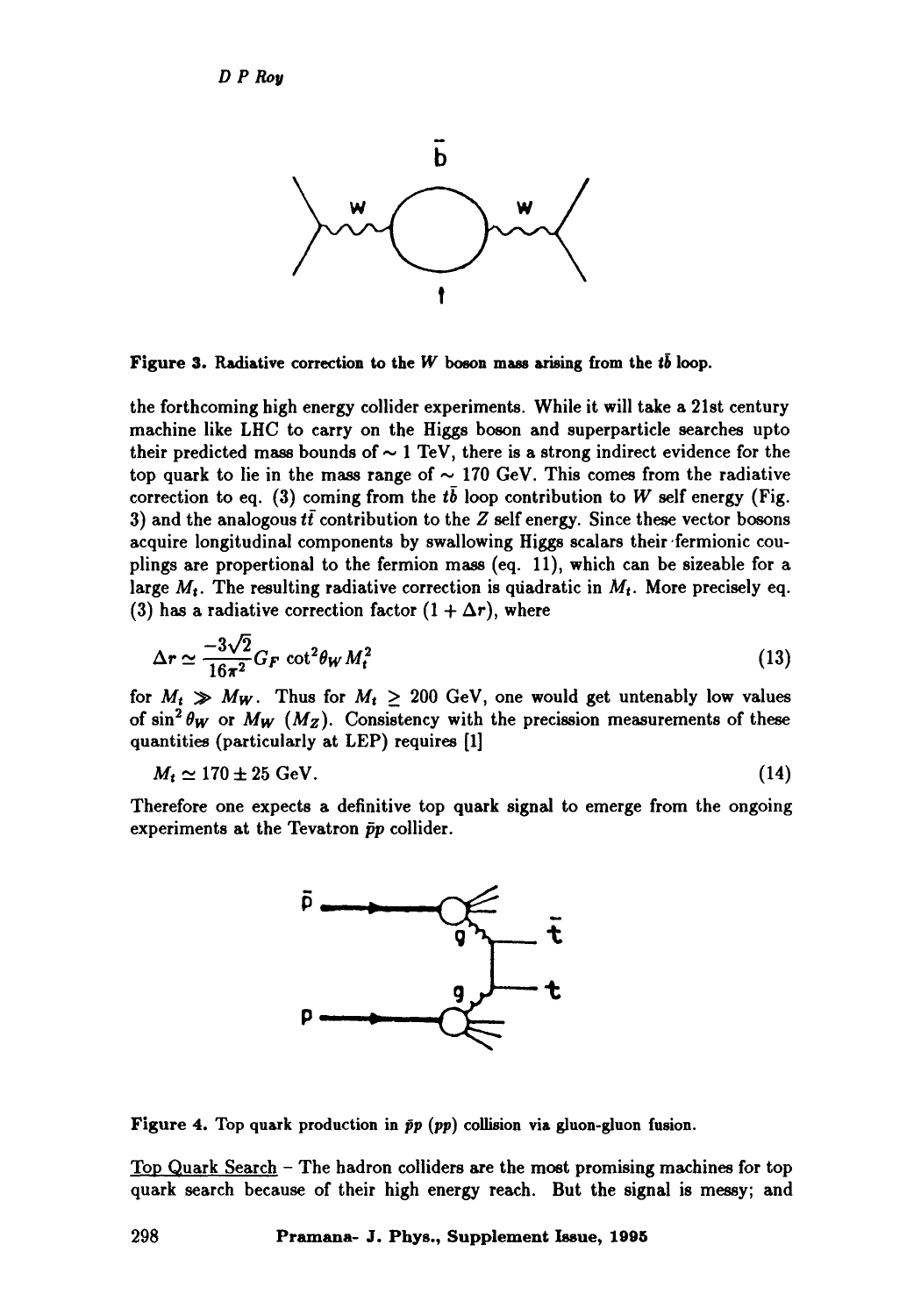one has to use special tricks to separate it from the background. The dominant mechanism for top quark production is the so-called flavour creation process via gluon-gluon fusion (Fig. 4) and quark-antiquark fusion (Fig. la), i.e.

$$
gg(\bar{q}q) \to \tilde{t}t. \tag{15}
$$

One looks for a prompt charged lepton  $\ell$  (i.e. e or  $\mu$ ) coming from its leptonic decay

$$
t \to b\nu\ell \tag{16}
$$

which eliminates the background from gluon and ordinary stable quarks  $(u, d, s)$ . Of course the charged lepton could come from the unstable quarks  $b$  and  $c$ , i.e.

$$
gg(\bar{q}q) \rightarrow \bar{b}b, \bar{c}c; b \rightarrow c\nu\ell, c \rightarrow s\nu\ell.
$$
 (17)

These background can be effectively suppressed by requiring the charged lepton to be isolated from the other particles. Because of the large energy release in the decay of the massive top quark, the decay products come wide apart. In contrast the energy release in the light  $b$  or  $c$  quark decay is small, so that the decay products come together in a narrow cone  $-$  i.e. the charged lepton appears as a part of the decay quark jet. The isolated lepton signature provides a simple but very powerful signature for top quark, first suggested in [10]. Using this signature the top quark search was carried out at the CERN  $\bar{p}p$  collider and then at the Tevatron collider - the latter giving a mass limit of  $M_t > 89$  GeV [11].

With the luminosity upgrade of the Tevatron collider it is possible now to extend the search to the mass range of  $100 - 200$  GeV. A top quark in this mass range decays into a real  $W$  boson, so that one has a  $2W$  final state, i.e.

$$
\tilde{t}t \to \bar{b}bWW \to \bar{b}b\bar{q}q\ell\nu. \tag{18}
$$

The most serious background in this case is direct W production with additional QCD jets,

$$
\bar{q}q \to ggW \to j_1j_2\ell\nu. \tag{19}
$$

Since the QCD jets are largely soft and/or collinear, they can be suppressed to a large extent by transverse momentum and invariant mass cuts – e.g.  $p_i^T > 60 \text{ GeV}$ ,  $M_{j_1j_2} \sim 80$  GeV - without affecting the signal.

Fig. 5 shows an early prediction of the  $\bar{t}t$  signal and the  $W + 2$  jets background with these cuts for the Tevatron upgrade [12]; the right hand scale corresponds to a luminosity of  $100$  pb<sup>-1</sup>. One sees firstly that for the relatively clean dilepton channel, corresponding to leptonic decay of both the W bosons in (18), one has a measurable signal upto  $M_t \sim 150$  GeV. For the isolated lepton plus multijet channel the signal remains measurable right upto  $M_t \sim 200$  GeV, although one has to contend with a formidable background. Here one hopes to be helped by the fact the signal is dominated by 3 jets accompanying the isolated lepton, for which the QCD background would be further suppressed by an order of magnitude [12, 13]. Finally the presence of a pair of b quark jets in the signal (18) would help to enhance the signal to background ratio further, if one has a reasonably efficient b identification.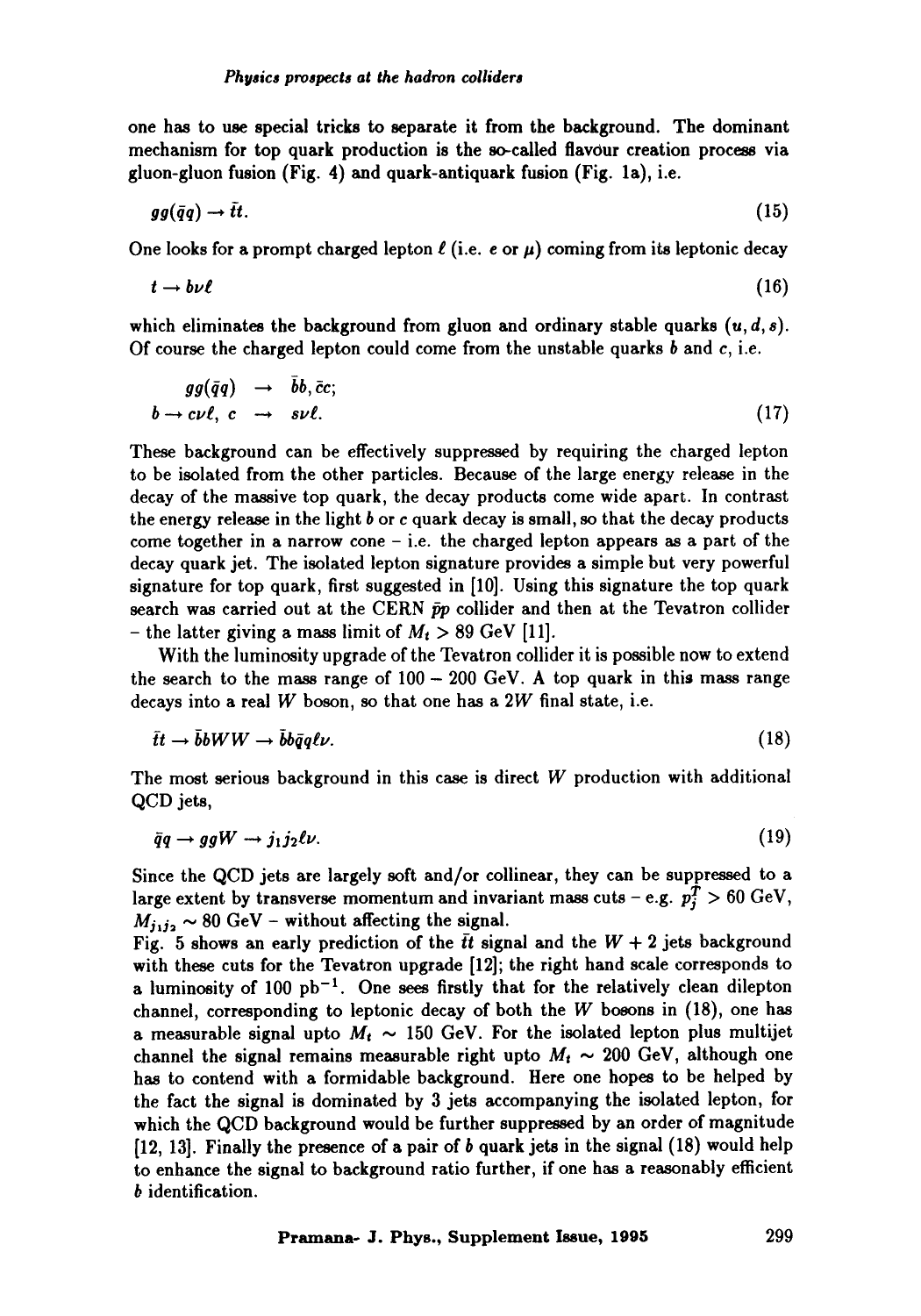

**Figure 5. Top quark contribution to the isolated lepton plus n-jet events and also dilepton**  events (dotted line) shown for the typical energy  $(2 \text{ TeV})$  and luminosity  $(100 \text{ pb}^{-1})$  of **the Tevatron upgrade. The background to the 2-jet events from W plus 2-jet and W pair production processes are also shown [12].**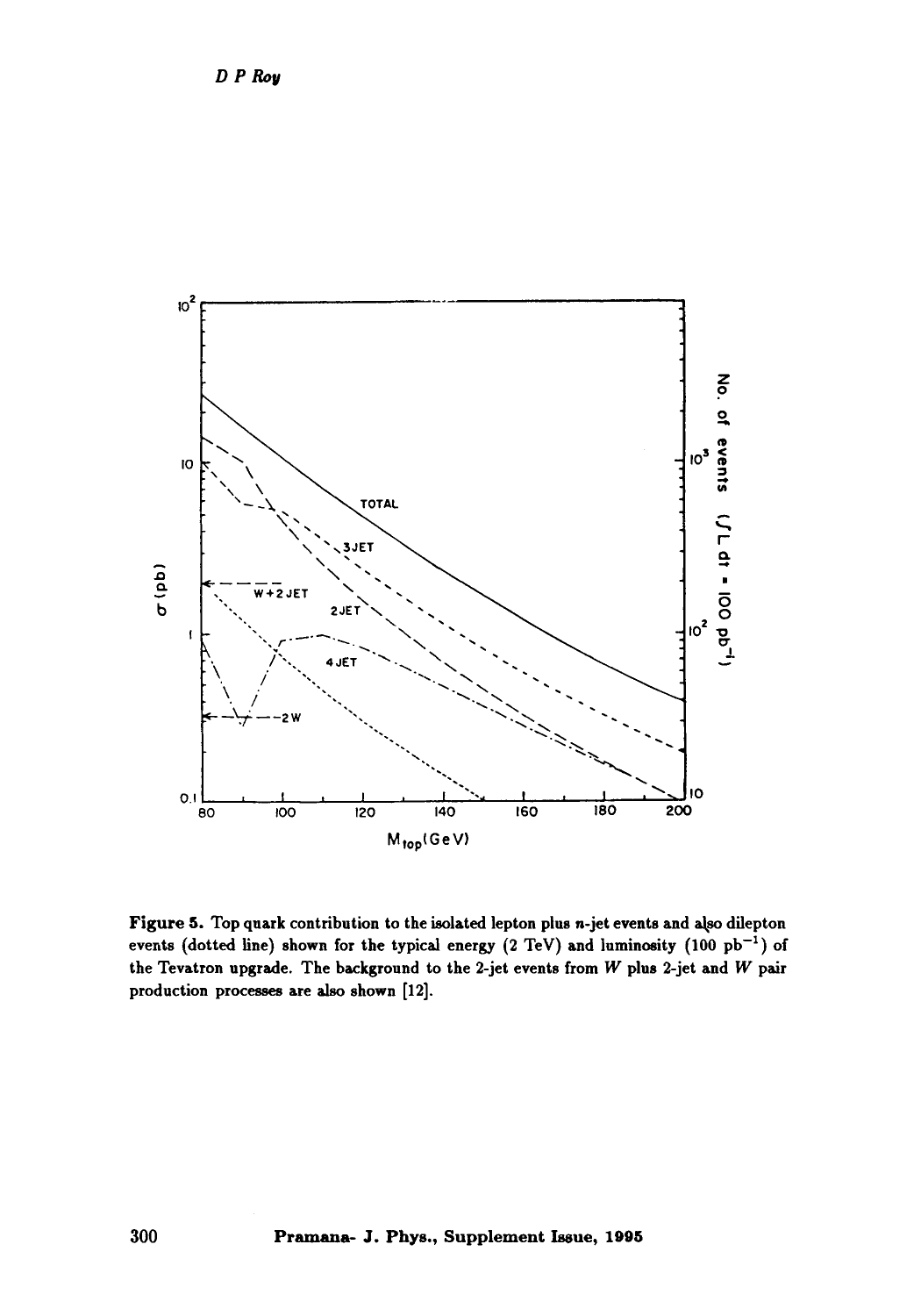

Figure 6. Top mass distribution for 26 events in the  $W + 3$  or more jet sample (solid histogram) and the background of 13 events (dots) obtained from  $W+$  multijets Monte Carlo simulation. The dashed histogram represnts the sum of 13  $t\bar{t}$  Monte Carlo events with  $M_t = 175$  GeV plus the 13 background events [2].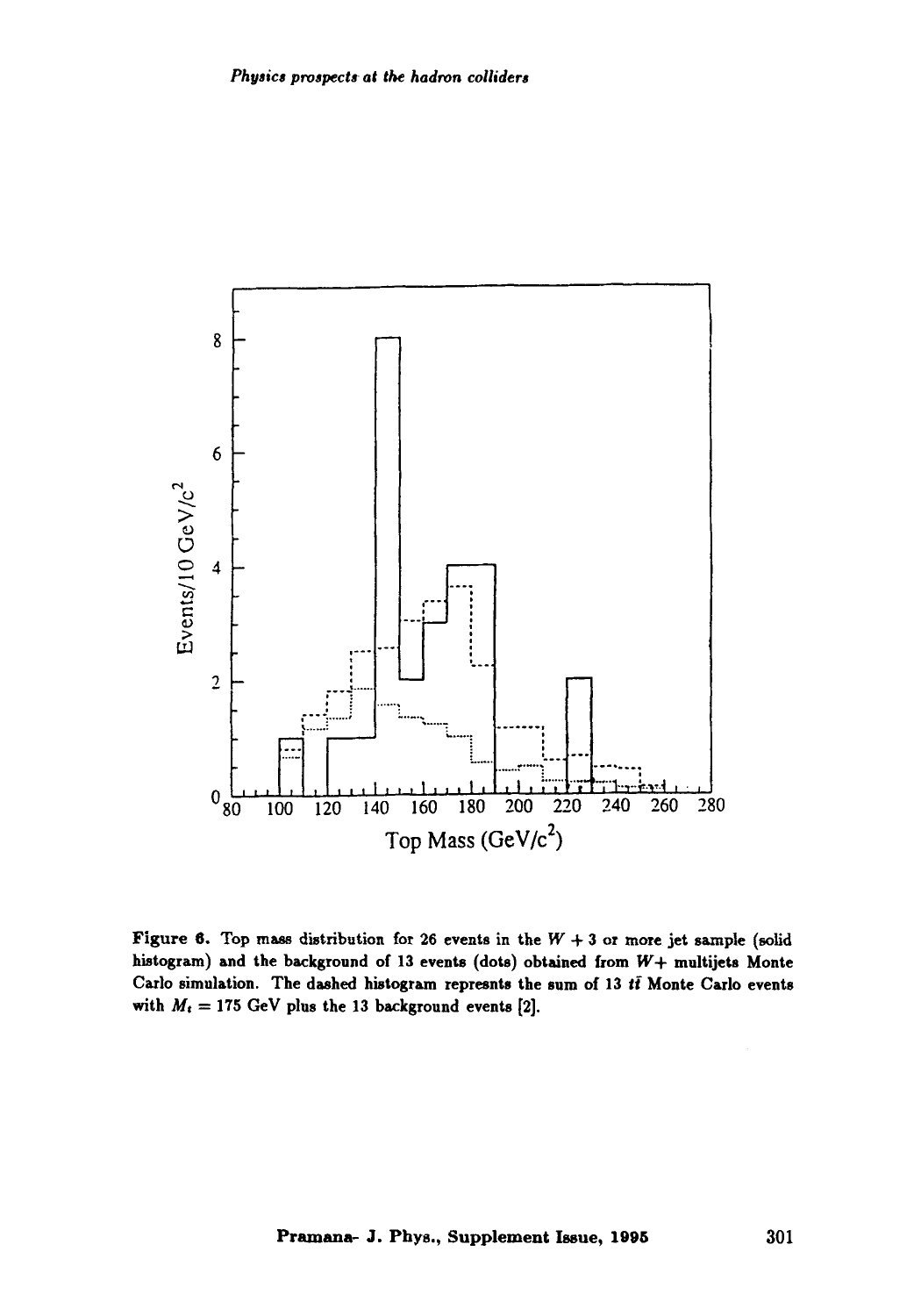Recently the CDF collaboration from Tevatron has reported [2] the observation of 26 events in the W  $(-\rightarrow \ell \nu) + 3$  or more jets channel against the expected background of  $\sim$  13 events from  $W+$  QCD jets. The excess is consistent with a top quark signal of mass  $\sim$  175 GeV (Fig. 6). They also have a reasonable efficiency of b identification ( $\sim$  30%) by combining informations on its decay vertex in the microvertex detector and on the lepton coming from its semileptonic decay. Requiring at least one identified b jet leaves a sample 7 events against an expected background of 1.4 (Fig. 7). The excess of 5.6 events has been tentatively interpreted as a top quark signal of mass  $\sim$  175 GeV [2].



Figure 7. Top mass distribution for the data (solid histogram) and the background of 1.4  $W+$  multijets Monte Carlo events (dots) having a tagged  $b$ . The dashed histogram represents the sum of 5.6  $t\bar{t}$  Monte Carlo events with  $M_t = 175$  GeV plus the 1.4 background events [2].

But of course the data sample is too small to draw any definitive conclusion. It may be noted here that this data sample was based on a luminosity of  $\sim 20 \text{ pb}^{-1}$ , while the ongoing CDF and  $D\oslash$  runs at the Tevatron are expected to accumulate a luminosity of  $\sim 100$  pb<sup>-1</sup>. Therefore a more definitive picture is expected to emerge soon. Even then one would have of course no more than a dozen or two of

**302 Pramana- J. Phys., Supplement Issue, 1995**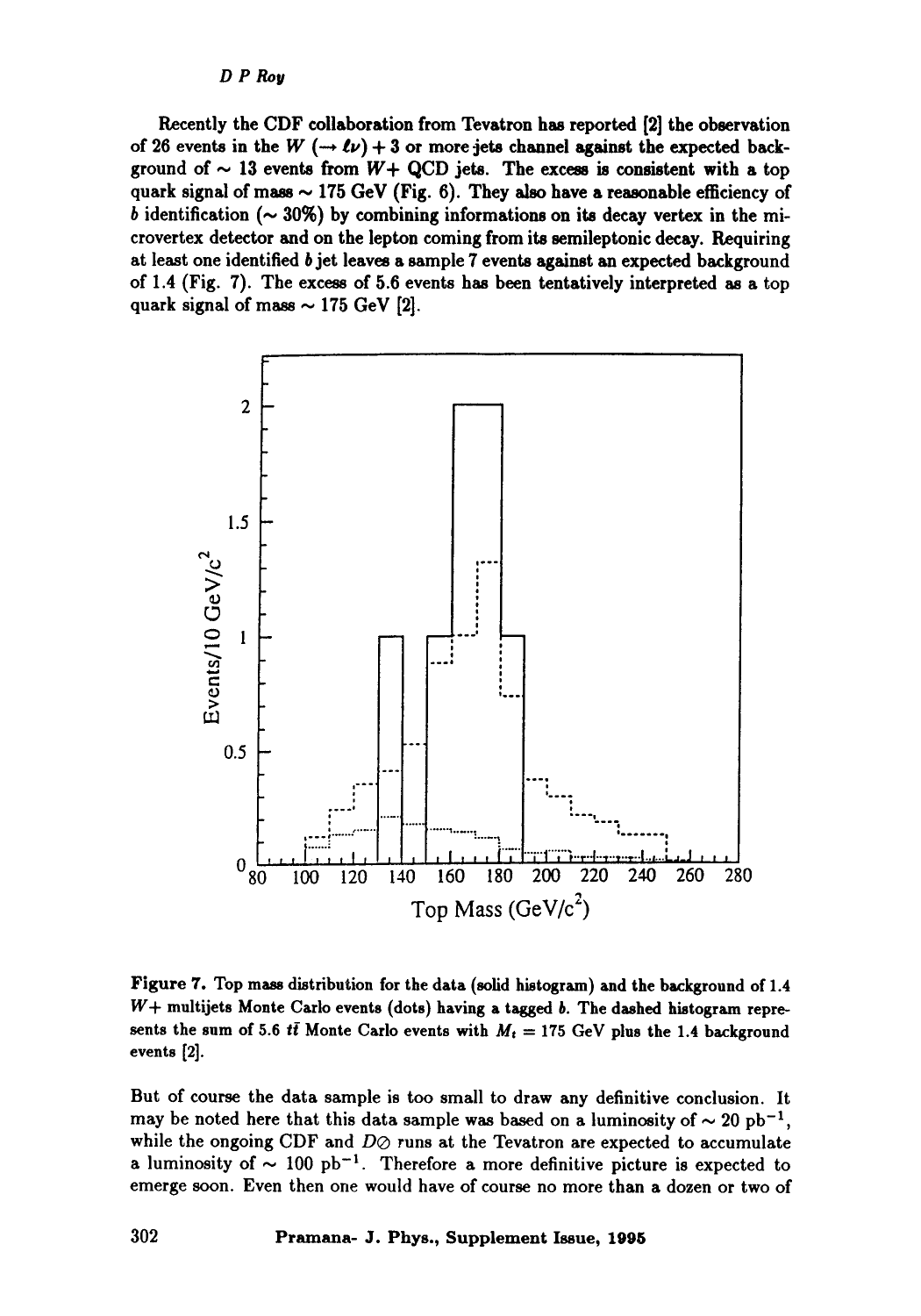top candidate events. With an accumulated luminosity of  $\sim 1000$  pb<sup>-1</sup>, expected for the next phase of the Tevatron upgrade, one expects to see  $\sim$  100 top quark events. This will be sufficient to establish a definitive top signal, but still inadequate to study its decay properties.



Figure 8. The expected  $t\bar{t}$  signal at LHC in the cleanest  $(e\mu)$  channel shown against the  $p_T$  of the 2nd (softer) lepton. The  $b\bar{b}$  background with and without the isolation cut are also shown [14].

In contrast one expects copious production of top at the LHC. In the cleanest  $(e\mu)$  channel, shown in Fig. 8 [14], one expects a top cross-section of  $\sim 10^4$  fb. This corresponds to a cross-section of  $\sim 10^5$  fb in the lepton + multijet channel (18) discussed above. Even with the low luminosity option of LHC ( $\sim 10$  fb<sup>-1</sup>/year), this would imply an annual rate of  $\sim 1$  million top quark events - i.e. similar to the rate of Z events at LEP. This will enable one to study its decay properties in detail and in particular to search for new particles in the decay of top. In particular there is a good deal of recent interest in the search of one such new particle in top quark decay, i.e. the charged Higgs boson  $H^{\pm}$  of the supersymmetric standard model. This will be our next topic of discussion [16].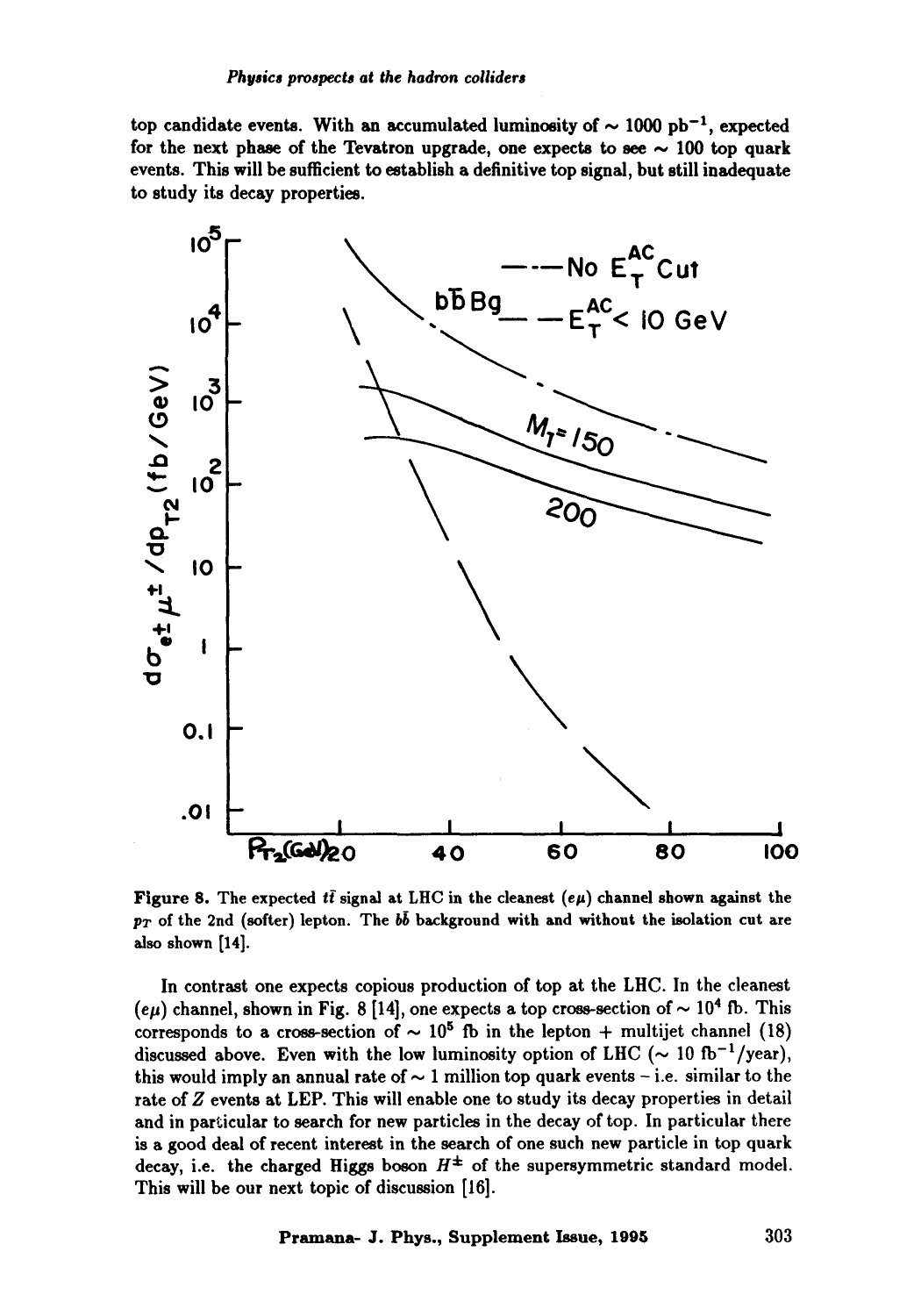Charged Higgs Boson Search  $-$  The minimal supersymmetric standard model (MSSM) has two Higgs isospin doublets with opposite hypercharge  $Y = \pm 1$  to ensure anomaly cancellation between their fermionic partners [6, 8]. The two doublets of complex scalar fields correspond to 8 independent scalars, 3 of which are absorbed as Goldstone bosons to give mass to the  $W^{\pm}$  and Z. So there are 5 physical Higgs bosons - 3 neutral  $(h^0, H^0, A^0)$  and 2 charged ones  $(H^{\pm})$ . We have the following fermionic couplings of the charged Higgs boson in the diagonal KM matrix approximation,

$$
\mathcal{L} = \frac{g}{\sqrt{2M_W}} H^+ \left[ \cot \beta M_t \bar{t} b_L + \tan \beta M_b \bar{t} b_R + \cot \beta M_c \bar{c} s_L + \tan \beta M_\tau \bar{\nu} \tau_R \right] + hc, \tag{20}
$$

where we have neglected the couplings propertional to the light quark and lepton masses. The subscript  $L(R)$  stands for the left (right) handed spinor state and  $\tan \beta$  represents the ratio of the two Higgs vacuum expectation values. In the supergravity models  $1 < \tan \beta < M_t/M_b$ .

As we see from (20), the t couplings to  $bH^+$  and  $bW^+$  are comparable over a large range of  $\tan \beta$  and so are the  $H^+$  couplings to  $c\bar{s}$  and  $\nu\tau^+$ . Thus for  $M_H < M_t$ , one expects significant branching fractions for the decays

$$
t \to bH^+ H^+ \to \tau^+\nu.
$$
 (21)

In contrast to the preferencial  $H^+$  decay into  $\tau$ , there is a universal branching fraction  $(= 1/9)$  for W boson decay into the 3 lepton species, i.e.

$$
t \to bW^+ W^+ \to e^+ \nu, \mu^+ \nu, \tau^+ \nu.
$$
 (22)

Thus an excess of top decay into  $\tau$  vis a vis the  $e, \mu$  channels

$$
B_{t \to b\tau\nu} > B_{t \to b\epsilon\nu, b\mu\nu} \tag{23}
$$

constitutes a distinctive signature for charged Higgs boson [17].

A second signature for charged Higgs boson is provided by the  $\tau$  polarisation the  $\tau$  leptons coming from the decay of a scalar  $(H^{\pm})$  and vector  $(W^{\pm})$  boson have exactly opposite polarisations [18]. Using the two signatures one can carry on the  $H^{\pm}$  search close to the top quark mass at LHC over the whole range of tan  $\beta$  [19].

For  $M_H > M_t$  one still expects a sizeable rate of  $H^{\pm}$  production at LHC via the gluon  $-b$  quark fusion

$$
gb \to tH^- \to t\bar{t}b;\tag{24}
$$

but the dominant decay mode into  $\bar{t}b$  has an enormous QCD background. With a good b quark identification, however, one expects to have a viable signal if  $\tan \beta \sim 1$ or very large  $({\sim M_t/M_b})$  [20, 21].

Fig. 9 shows the expected signal against the QCD background for tan  $\beta = 1$  and 50 assuming a b-identification efficiency of 30% [20]. Interestingly, these two regions of tan $\beta$  are theoretically favoured from the consideration of unification of Yukawa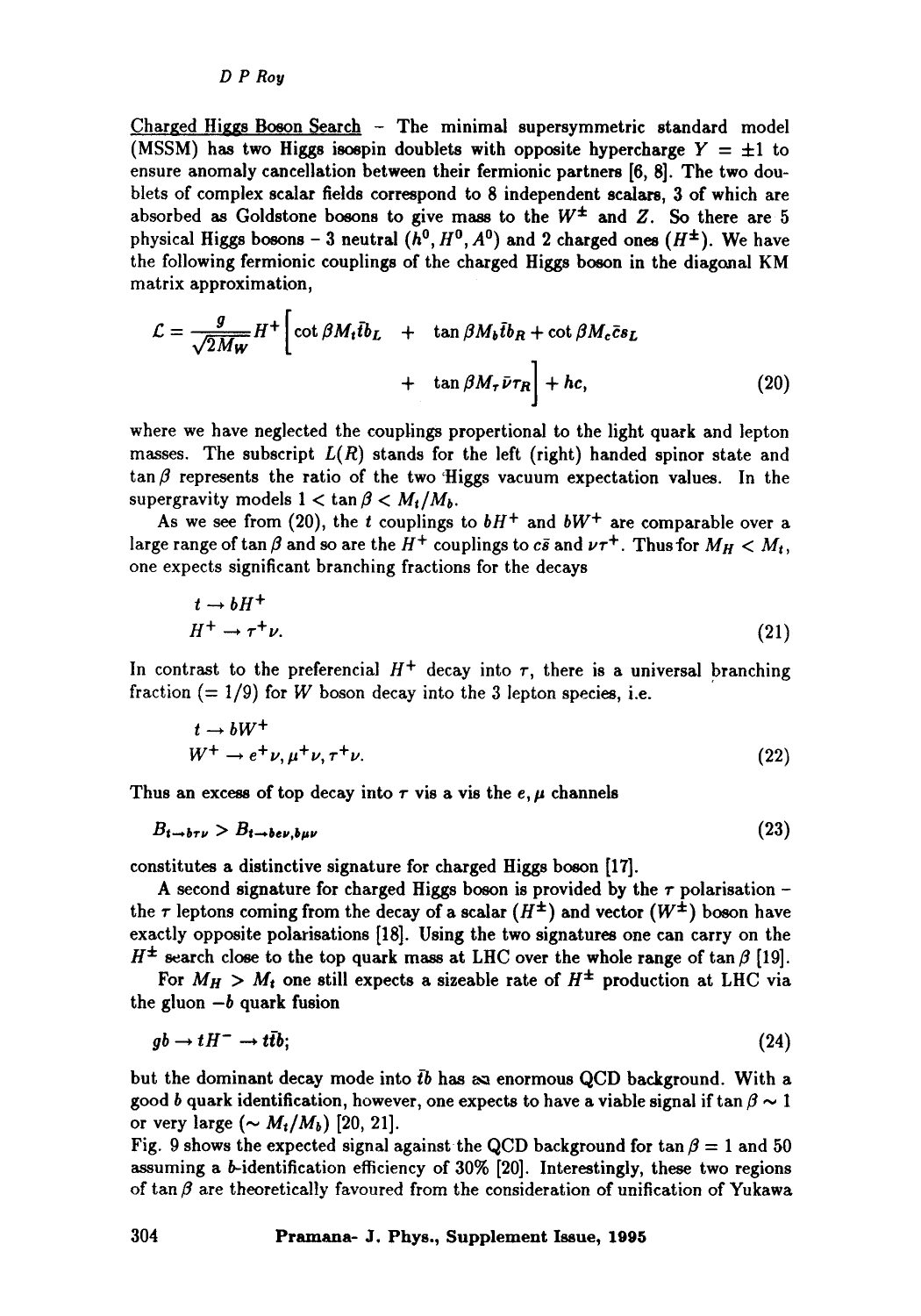

Figure 9. The expected charged Higgs signals at LHS shown against the reconstructed  $H^{\pm}$  mass along with the background. The cases  $M_{H^{\pm}} = 200, 300, 400, 500$  GeV are shown for (a)  $\tan \beta = 1$  and (b)  $\tan \beta = 50$  [20].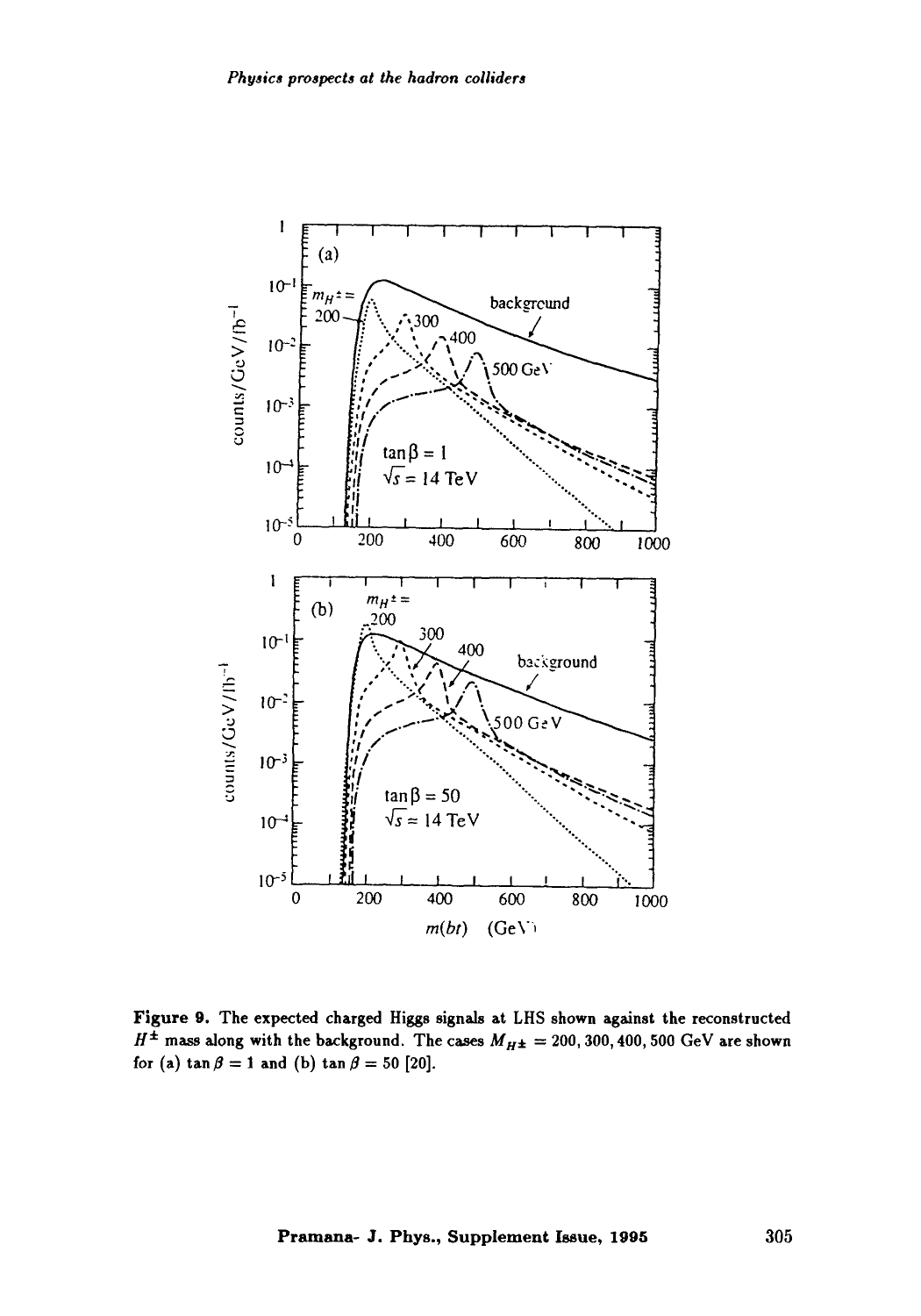couplings at the GUT scale [22]. The underlying reason for favouring these two regions of tan  $\beta$  is of course the same in both the cases - i.e. a large *Htb* Yukawa coupling a la eq. (20).



Figure 1O. The proton decay process arising from squark exchange.

Search for Superparticles  $-$  Let me start with a brief discussion of  $R$ -parity, which underlies the canonical missing- $p_T$  signature for superparticle search. The presence of scalar quarks and leptons  $({\tilde q}, \ell)$  in SUSY imply baryon and lepton number violating interactions shown in Fig. 10. Moreover this diagram would imply proton decay with a typical time scale of weak interaction ( $\tau_p \sim 10^{-8}$  sec!), since the mass of the exchanged particle  $M_{\tilde{q}}$  is comparable to  $M_W$ . To forbid this catastrophic proton decay one assumes  $R$ -parity conservation, where

$$
R = (-1)^{3B + L + 2S} \tag{25}
$$

so that it is  $+1$  for all the standard particles and  $-1$  for their superpartners differing by half a unit of spin(S). It automatically forbids single emission/absorption of a superparticle. It implies that (i) the superparticles are produced in pair; and (ii) the lightest superparticle (LSP) resulting from their decay is stable. The LSP is also expected to be colour and charge neutral for cosmological reasons; and in most SUSY models it turns out to be the photino  $\tilde{\gamma}$ . Finally the LSP is expected to interact very weakly with matter like the neutrino (Fig. 11); and hence escape the detector without a trace. The apparent imbalance of transverse momentum (missing- $p_T$ ) resulting from this serves as a signature for superparticle production [23].

The superparticles having the largest production rates at the hadron colliders are the strongly interacting ones, i.e. squark  $q$  and gluino  $q$ . They are produced via gluon-gluon fusion (Fig. 12)

$$
gg \to \tilde{g}\tilde{g} \text{ or } \tilde{q}\tilde{\bar{q}} \tag{26}
$$

and decay via

$$
\tilde{q} \to q\tilde{\gamma}, \ \tilde{g} \to q\bar{q}\tilde{\gamma}.\tag{27}
$$

The decay of one of the squarks (gluinos) into a leading photino carrying the bulk of its momentum results in a large missing- $p_T$  event accompanied by one or more jets. This is illustrated in Fig. 13; the number of visible jets depend on the jet detection algorithm. The rate of such large missing- $p_T$  events can be predicted as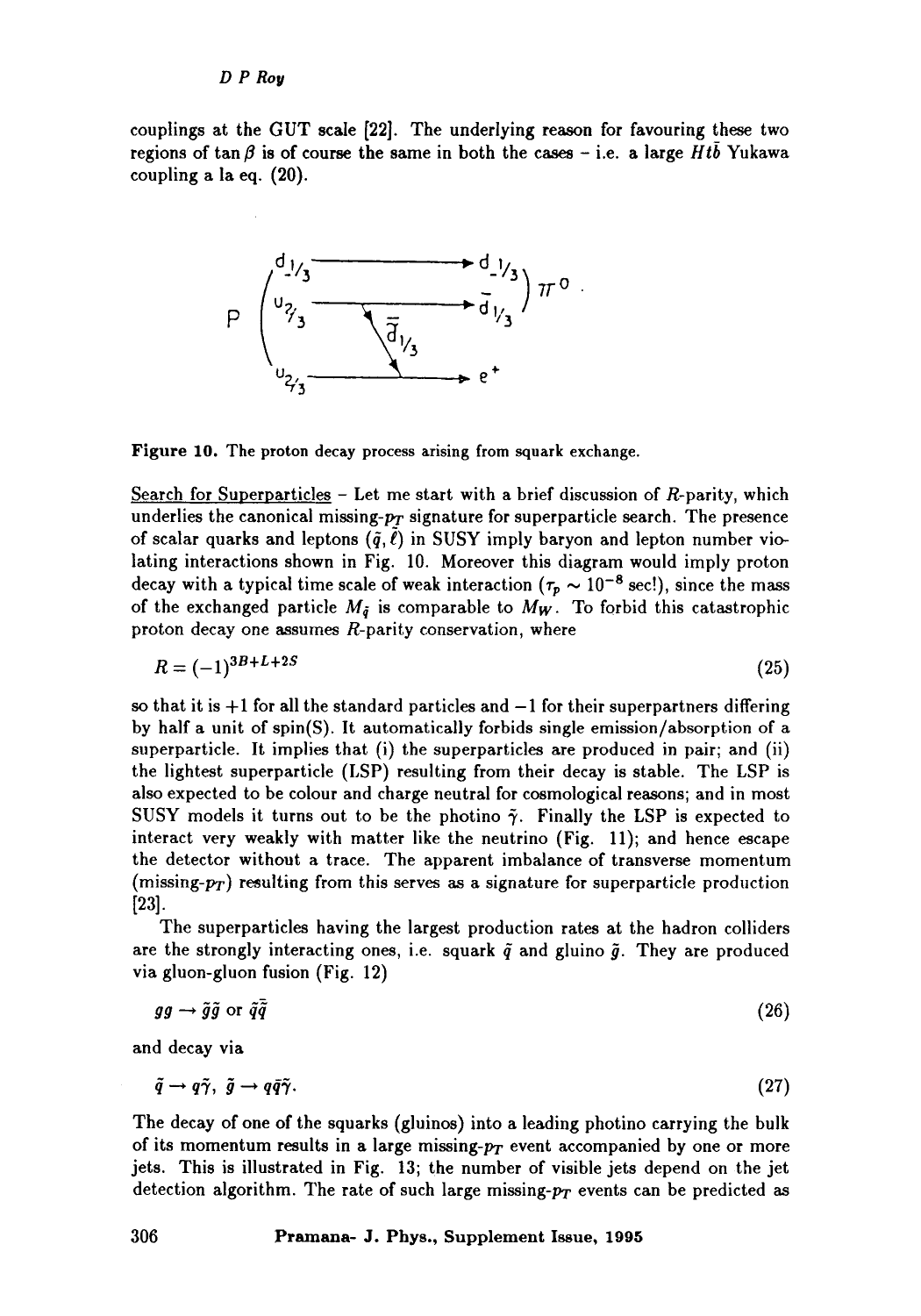

Figure 11. Comparison of the rates of LSP  $(\tilde{\gamma})$  and  $\nu$  interaction with ordinary matter  $(e, q)$ .



Figure 12. Event configuration in the transverse plane for a pair of (a) squark and (b) gluino production at a hadron collider.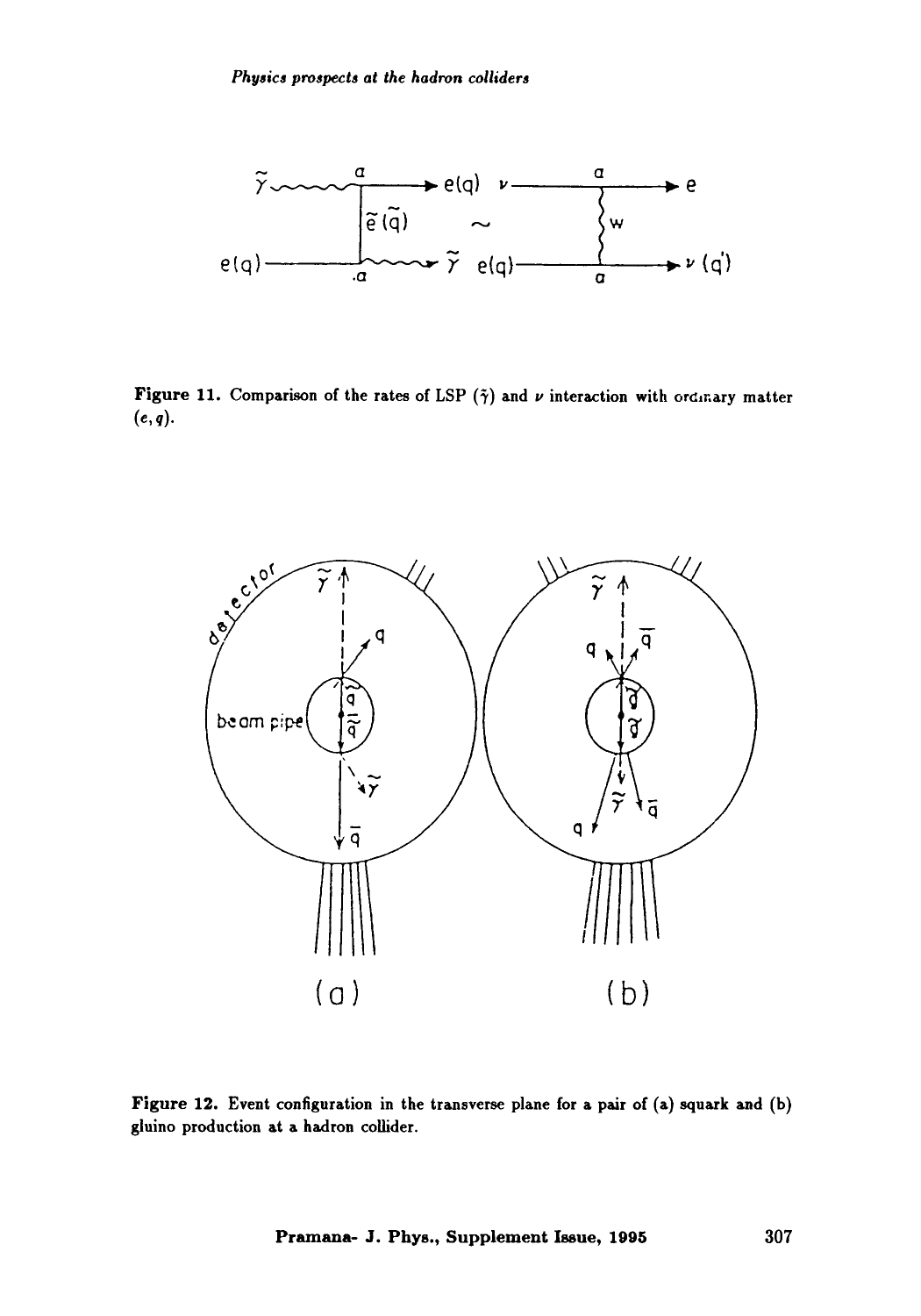*D P Rop* 



Figure 13. Pair production of (a) gluino and (b) squark via gluon-gluon fusion.

a function of  $\tilde{q}$  or  $\tilde{g}$  mass by convoluting their pair production cross-section with the probability of one of them decaying into a leading  $\tilde{\gamma}$  [24].

The SM background for large missing- $p_T$  events come from prompt neutrino production processes, notably  $W \to \tau \nu (Z \to \nu \bar{\nu})$  accompanied by QCD jets. The size of this background can be estimated from the observed rate of  $W \to \ell \nu$  ( $Z \to \ell \bar{\ell}$ ) accompanied by QCD jets. Observation of no clear excess over this background has led to lower mass limits of  $\tilde{q}$  and  $\tilde{g}$  from the CERN  $\bar{p}p$  and Tevatron colliders. The strongest mass limit of (12) is based on the early Tevatron data with an integrated luminosity of  $\sim 4$  pb<sup>-1</sup> [9]. With luminosity upgradation it is possible to extend to search to  $\sim$  250 GeV. Finally the search can be carried up to the theoretical mass bound of  $\sim$  1 TeV at the LHC. Fig. 14 shows the expected gluino signal against the SM background at LHC [25].



**Figure 14.** ISA JET Monte Carlo prediction for missing  $-E_T$  distribution after selection cuts for (a)  $M_{\tilde{g}} = 300$  GeV and (b)  $m_{\tilde{g}} = 100$  GeV at LHC. The solid (dashed) line corresponds to the gluino signal for  $\tan \beta = 2(10)$ , while the points represent the total SM **background [25].** 

There is a good deal of recent interest in a second type of superparticle signature **-** i.e. the multilepton and in particular the like sign dilepton signature. It arises from i) the leptonic decay of LSP in the R-parity violating SUSY model and ii) from

**308 Pramana- J. Phys., Supplement Issue, 1995**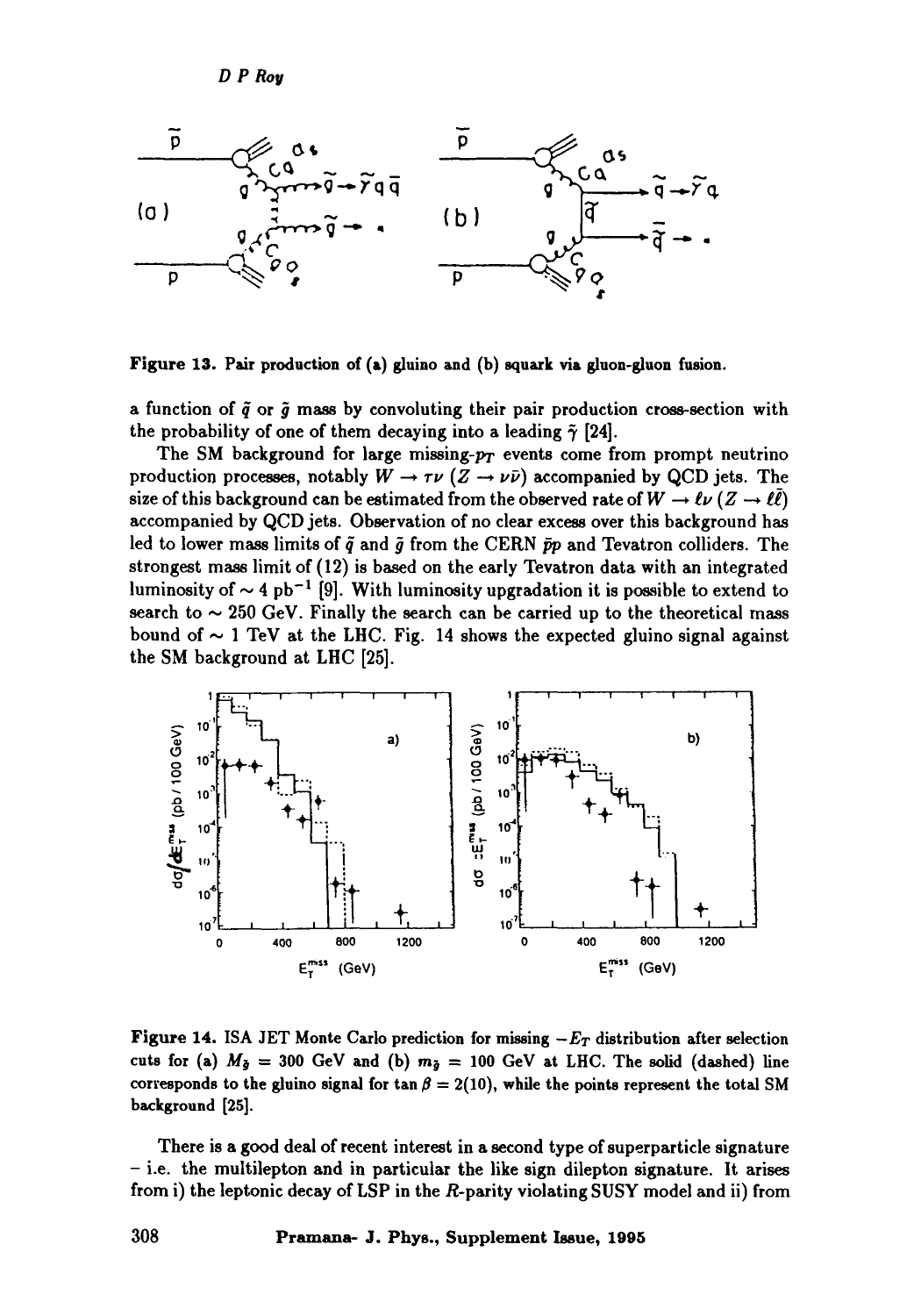the cascade decay of  $\tilde{q}$  or  $\tilde{q}$  into LSP ( $\tilde{\gamma}$ ) via  $\tilde{W}/\tilde{Z}$ , which holds for the R-conserving SUSY model as well.

i) It is clear from Fig. 10 that proton stability requires  $B$  or  $L$  conservation, but not necessarily both. Hence one can have two types of R-violating SUSY models, corresponding to  $B$  and  $L$  violation [25]. The former implies LSP decay into a multiquark channel which are hard to distinguish from the QCD background; but the latter implies a distinctive leptonic decay of LSP

$$
\tilde{\gamma} \to \ell \bar{q} q' \text{ (or } \ell \bar{\ell}' \nu). \tag{28}
$$

Eqs. 26-28 imply at least 2 leptons in the final state; and they are expected to have like sign half the time, thanks to the Majorana nature of  $\tilde{\gamma}$ . This results in a distinctive like sign dilepton (LSD) signature for superparticle production in the  $R$ violating SUSY model, analogous to the missing- $p_T$  signature for the R-conserving model. The CDF dilepton data from the Tevatron collider [11] has been analysed in [26] to give a mass limit of

$$
M_{\tilde{q},\tilde{g}} > 100 \text{ GeV} \tag{29}
$$

in the R-violating SUSY model. This is comparable to the corresponding mass limit (12) for the R-conserving model. Using the LSD signature one can extend the  $\tilde{g}$  search in the R-violating SUSY model upto a mass range of  $\sim 1$  TeV at the LHC [27]. Moreover the LSD signature is also relevant for  $\tilde{\sigma}$  search at LHC in the R-conserving SUSY model as we see below.

ii) In the mass range of a few hundred GeV, the gluino undergoes cascade decay into photino via  $\tilde{W}$  and  $\tilde{Z}$ . In particular

$$
\tilde{g} \stackrel{50\%}{\longrightarrow} \bar{q}q'\tilde{W} \tag{30}
$$

followed by

$$
\tilde{W} \to W\tilde{\gamma} \xrightarrow{20\%} \ell \nu \tilde{\gamma}.\tag{31}
$$

This means a leptonic branching fraction of  $\sim 10\%$  for  $\tilde{q}$  decay, i.e. a branching fraction of  $\sim$  1% for a dilepton final state resulting from the  $\tilde{g}\tilde{g}$  pair. Finally the Majorana nature of  $\tilde{g}$  implies a LSD final state half the time. Despite its small branching fraction ( $\sim 1/2\%$ ) the LSD channel provides a viable gluino signature upto  $M_{\tilde{g}} \sim 1$  TeV at LHC because of the small SM background.

Fig. 15 shows the expected gluino signal along with the background in the LSD channel as functions of the accompanying missing- $p_T$  [27]. It may be mentioned here that the neutral and charged gauginos ( $\tilde{\gamma}$ ,  $\tilde{Z}$  and  $\tilde{W}$ ) mix with their Higgsino counterparts; and one has to diagonalise the resulting neutralino and chargino mass matrices for a quantitative estimate of the gluino signal [27]. Nonetheless the simplified description of the signal outlined above is valid to a good accuracy.

Conclusion - In summary, the searches for top quark, Higgs boson(s) and possible superparticles are the three main physics objectives of Tevatron and the LHC. There is good reason to expect a definitive top quark signal in the mass range of  $\sim$  175 GeV to emerge from the forthcoming Tevatron data. But one needs the LHC to carry the Higgs and superparticle searches over the predicted mass range going upto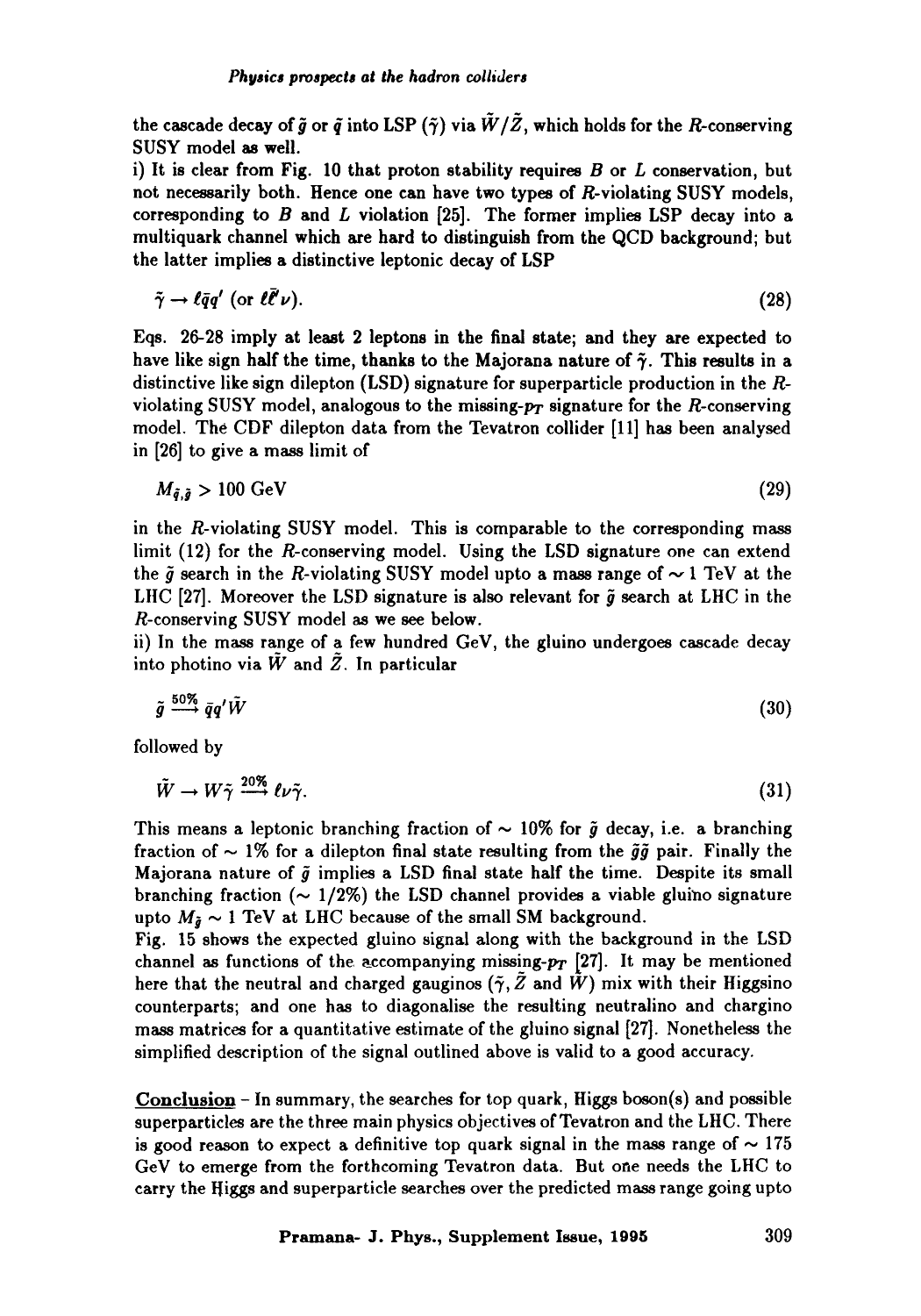

Figure 15. The expected LSD signals for different glnino masses (300,600,1000 GeV) shown against the accompanying missing-p<sub>T</sub> along with the dominant background (dashed line) at LHC. The signal curves are for the R-conserving SUSY model with  $\tan \beta = 2$  and the Higgsino mass parameter  $\mu = 4M_W$  [27].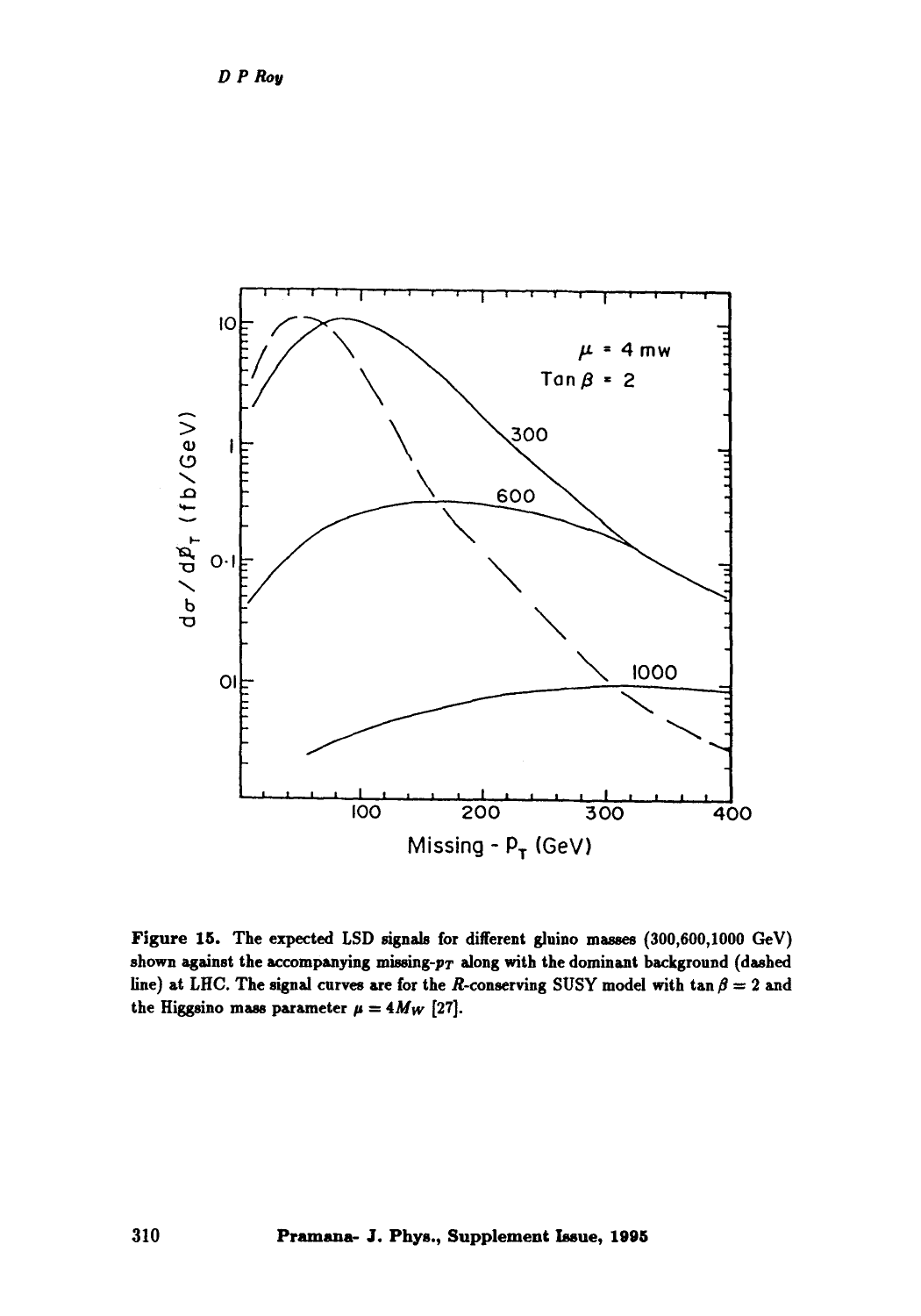$\sim$  1 TeV. It should be noted here that the Higgs and supersymmetric particles are the minimal set of missing pieces which will complete the picture of elementary particles and their interactions. But of course this is not the only set. It may very well be that the nature has chosen an alternative way of completing this picture with a different (and larger) set of missing pieces. In that case one expects to see experimental signals of this new physics alternative in lieu of the Higgs and superparticles, but still in the energy range of  $\lesssim$  1 TeV. Thus one hopes that the LHC data will help to complete the picture of elementary particle physics along the lines outlined above (i.e. the MSSM), or else provide crucial experimental clue pointing to the alternative route.

#### References

- [1] Review of Particle Properties, Phys. Rev. D50, 1173-1826 (1994).
- [2] CDF Collaboration: F. Abe et al., Phys. Rev. Lett. 73, 225 (1994); Fermilab-Pub-94/097-E (submitted to Phys. Rev. D).
- [3] These top quark candidate events of the CDF experiment were reported [2] after the WHEPP-3; but a brief discussion of these events shall be included for the sake of completeness.
- [4] See e.g. V. Barger and R.J.N. Phillips, "Collider Physics", Addison-Wesley (1987).
- [5] All these are very similar to the QED case.
- [6] See e.g.J. Gunion, H. Haber, G. Kane and S. Dawson "The Higgs Hunters Guide", Addison-Wesley (1990).
- [7] Unfortunately the high top quark mass makes it too unstable to form toponium states.
- [8] See e.g. H. Haber and G. Kane, Phys. Rep. 117C, 75 (1985).
- [9] CDF collaboration: F. Abe et al., Phys. Rev. Lett. 69, 3439 (1992).
- [10] R.M. Godbole, S. Pakvasa and D.P. Roy, Phys. Rev. Lett. 50, 1539 (1983); see also V. Barger, A.D. Martin and R.J.N. Phillips, Phys. Rev. D28, 145 (1983).
- [11] CDF collaboration: F. Abe et al., Phys. Rev. D45, 3921 (1992).
- [12] S. Gupta and D.P. Roy, Z. Phys. C39, 417 (1988).
- [13] H. Baer, V. Barger and R.J.N. Phillips, Phys. Rev. D39, 3310 (1989); V. Barger, J. Ohnemus and D. Zeppenfeld, Phys. Rev. Lett. 62, 1971 (1989); Phys. Rev. D40, 2888 (1989); W.T. Giele and W.J. Sterling, Nucl. Phys. B343, 14 (1990).
- [14] N.K. Mondal and D.P. Roy, Phys. Rev. D49, 183 (1994).
- [15] R.J.N. Phillips, Higgs Searches and *WW* Scattering (these proceedings).
- $[16]$  We shall not discuss neutral Higgs boson search further since it is covered in the talk of R.J.N. Phillips [15].
- [17] V. Barger and R.J.N. Phillips, Phys. Rev. D41, 884 (1990); A.C. Bawa, C.S. Kim and A.D. Martin, Z. Phys. C47, 75 (1990); R.M. Godbole and D.P. Roy, Phys. Rev. D43, 3640 (1991); M. Drees and D.P. Roy, Phys. Lett. B269, 155 (1991).
- [18] B.K. Bullock, K. Hagiwara and A.D. Martin, Phys. Rev. Lett. 67, 3055 (1991); Nucl. Phys. B395, 499 (1993).
- [19] D.P. Roy, Phys. Lett. B277, 183 (1992); B283, 403 (1992).
- [20] V. Barger, R.J.N. Phillips and D.P. Roy, Phys. Lett. B324, 236 (1994).